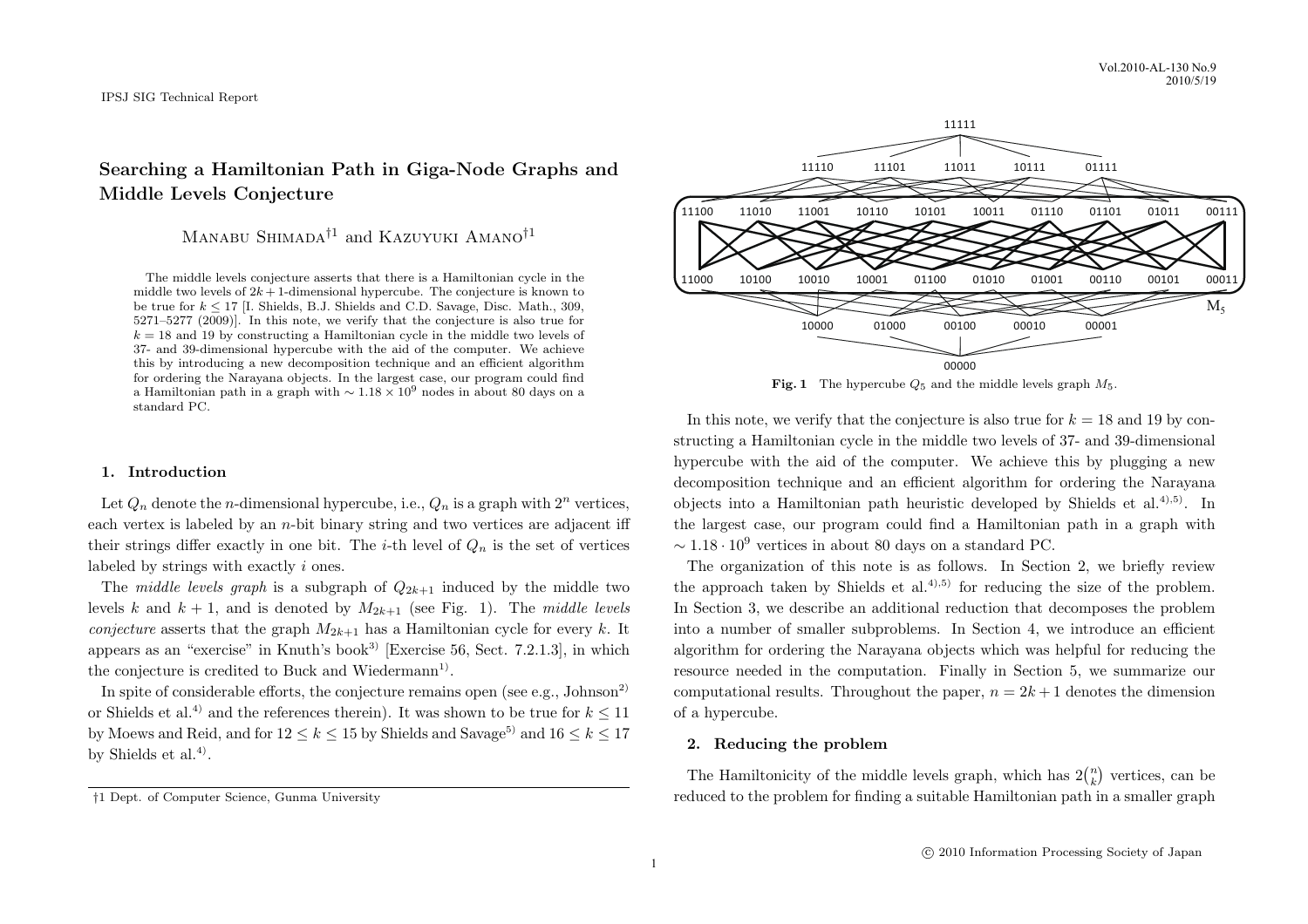

**Fig. 2** The graph  $R_5$  and its relationship to the vertices of  $M_5$ .

with  $\binom{n}{k}/n$  vertices<sup>5)</sup>.

For an *n*-bit binary sequence  $x = x_1x_2 \cdots x_n$ , define the *cyclic shift*  $\sigma$  by  $\sigma(x) = x_2 x_3 \cdots x_n x_1$ . For every two vertices *x* and *y* in  $M_n$ , *x* and *y* are adjacent iff  $\sigma(x)$  and  $\sigma(y)$  are adjacent. This naturally introduces an equivalence relation  $∼$  on the set of vertices of  $M_n$  such that  $x ∼ y$  iff  $x = σ<sup>i</sup>(x)$  for some integer *i*. By noticing that that  $\sigma^n(x) = x$  for every *x*, each equivalence class has *n* elements.

A further reduction can be made by considering the *complement*. The complement of an *n*-bit binary string  $x = x_1 x_2 \cdots x_n$  is  $\bar{x} = \bar{x_1} \bar{x_2} \cdots \bar{x_n}$ . Note that two vertices x and y are adjacent iff  $\bar{x}$  and  $\bar{y}$  are adjacent. By considering these two operations, the vertices of  $M_n$  is partitioned into  $|M_n|/2n$  classes, each of them has 2*n* vertices (Fig. 2). Here and hereafter, we denote the number of vertices of a graph *G* by  $|G|$ .

For an *n*-bit binary sequence *x*, let  $\rho(x)$  denote this equivalence class including *x*, i.e.,  $\rho(x) = {\sigma^i(x), \sigma^i(\bar{x}) \mid 0 \le i < n}$ . Let  $R_n$  denote the graph whose vertices are these equivalence classes and two vertices  $\rho(x)$  and  $\rho(y)$  in  $R_n$  are adjacent iff there is an edge between *u* and *v* in  $M_n$  for some  $u \in \rho(x)$  and  $v \in \rho(y)$ .

The following lemma, which was shown by Shields and Savage<sup>5)</sup>, guarantees that we can lift a Hamiltonian path in  $R_n$  to a Hamiltonian cycle in the middle levels graph.

**Lemma 1.** *If there is a Hamiltonian path in R<sup>n</sup> starting from the vertex*  $\rho(0^{k+1}1^k)$  and ending at the vertex  $\rho(0(01)^k)$ 



**Fig. 3** The graph  $R_7$  and the decomposition of  $R_n$  based on "brun".

 $in$   $M_n$ .

#### **3. Decomposition based on Runs**

Since the graph  $R_n$  is still huge (i.e.,  $|R_{37}| \sim 4.8 \cdot 10^8$ ), we divide  $R_n$  into a number of smaller graphs and search them individually and possibly in parallel.

A *run* of a binary string *x* is a consecutive appearance of 1's or 0's in *x*. For example, we say that 000000 has one run and 001011 has four runs. We will divide  $R_n$  into three parts depending on the number of runs of strings in a vertex. Notice that  $\rho(x)$  may contain strings having different runs. We pick a string with *k* one's such that it starts with 0 and ends with 1 as a representative of  $\rho(x)$ , and the number of runs of this string is referred as the number of runs of  $\rho(x)$ . Since this number is always even, we introduce a new unit called "brun" which is equal to two runs.

Note that, in  $R_n$ , only  $\rho(0^{k+1}1^k)$  has 1 brun and only  $\rho(0(01)^k)$  has *k* bruns. In a preliminary experiment, we found that a decomposition based on the following three intervals is plausible (see Figs. 3 and 4).

- *•* Front part : 1 *∼* (*⌊k/*2*⌋ −* 1) brun(s)
- Middle part :  $|k/2| \sim (k |k/2| + 1)$  bruns
- Rear part :  $(k |k/2| + 2) \sim k$  bruns

Note that, when  $k = 18$ , these three intervals are  $\{1, 2, \ldots, 8\}$ ,  $\{9, 10\}$  and *{*11*, . . . ,* 18*}*.

We will find a Hamiltonian path in each of these three graphs and then connect them to get a Hamiltonian path in  $R_n$ . In order to apply Lemma 1, we fix the start vertex of a path in the front part to  $\rho(0^{k+1}1^k)$  and the end vertex of a path in the rear part to  $\rho(0(01)^k)$ . In addition, we should satisfy the additional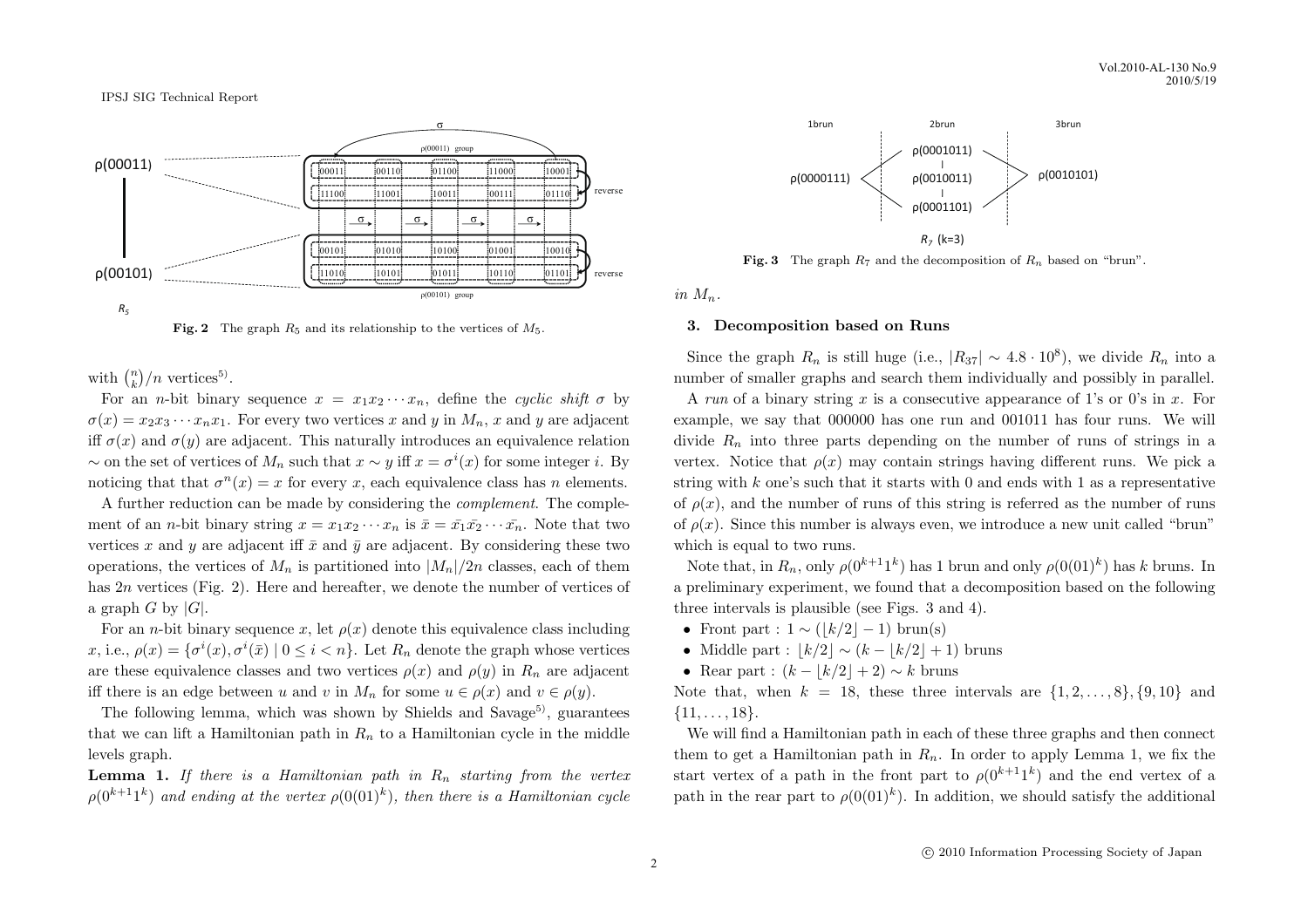requirements that (i) an end vertex of a path in the front part is adjacent to a start vertex of a path in the middle part, and (ii) an end vertex of a path in the middle part is adjacent to a start vertex of a path in the rear part.

After some considerations, we pick strings  $hc(k, r) := 0^{k-r+1}(01)^{r}1^{k-r}$  as terminals of paths. Note that  $\rho(hc(k,r))$  has a maximum number of neighbors in vertices with  $r - 1$  bruns and with  $r + 1$  bruns, respectively. In addition, (i)  $hc(k, 1) = 0^{k+1}1^k$ , (ii) $hc(k, k) = 0(01)^k$ , and (iii) for every *i*,  $\rho(hc(k, i))$  and  $\rho(Rev(hc(k, i + 1)))$  are adjacent in  $R_n$  where  $Rev(x)$  denotes the reverse of a string  $x = x_1 x_2 \cdots x_n$  i.e.,  $Rev(x) = x_n \cdots x_2 x_1$ . We also use the following fact which can easily be verified.

**Fact 2.** Let  $\{\ell, \ell+1, \ldots, r\}$  be a subset of  $\{1, 2, \ldots, k\}$ . Suppose that there *is a Hamiltonian path in an induced subgraph of*  $R_n$  *with vertices of at least*  $\ell$ *bruns and at most r bruns that starts from*  $\rho(x)$  *and ends at*  $\rho(y)$ *. Then there is a Hamiltonian path in the same graph that starts from*  $\rho(Rev(x))$  *and ends at ρ*(*Rev*(*y*))*.*

For a Hamiltonian path *P*, let *Rev*(*P*) denote a Hamiltonian path in a same graph whose existence is guaranteed by Fact 2. In summary, our search procedure is the following: First find a Hamiltonian path in each of three parts of the graph starting from  $\rho(hc(k, \ell))$  and ending at  $\rho(hc(k, r))$  where  $\ell$  and  $r$  are the left-end and right-end of each interval, and let denote these three paths as  $P_F$ ,  $P_M$  and  $P_R$ . Then connect  $P_F$ ,  $Rev(P_M)$  and  $P_R$  in this order to get a Hamiltonian path in  $R_n$  which fulfills the condition in Lemma 1.

## **4. Ordering of Vertices**

Each vertex of the graph  $R_n$  can naturally be stored using *n* bits of memory. However, this can be reduced by using an efficient ordering of the vertices. Indeed, since the number of vertices of  $R_n$  is less than  $2^{32}$  for  $n \leq 39$ , we can store them



Fig. 4 The decomposition of  $R_n$ . Each small circle represents an induced subgraph by the vertices with a specified brun.

using a 32-bit integer par item. In this section, we give an efficient algorithm for ordering the vertices of our reduced graphs. A bit surprisingly, plugging this ordering scheme into a program gives a significant improvement of a running time of the program that will be shown in the next section.

#### **4.1 View Vertices of Middle Levels as Catalan Objects**

The *n*-th Catalan number is the number of expressions containing *n* pairs of parentheses which are correctly matched and is well-known to be

*.*

$$
C(n) = \frac{1}{n+1} \left( \begin{array}{c} 2n \\ n \end{array} \right)
$$

Notice that the number of vertices in  $R_n$  is equal to the *k*-th Catalan number  $C(k)$ . This suggests that there is a bijection between the set of vertices of  $R_n$ and the set of correctly matched *n* pairs of parentheses.

In the following, we identify a sequence of parentheses with a binary string under a mapping " $($ "  $\leftrightarrow$  "0" and " $)$ "  $\leftrightarrow$  "1". In addition, by a technical reason, we add one "0" to the top of the string. For example, we consider that " $(()())$ " represents the string "000100111". An  $2k + 1$  bit binary string starting with 0 is said to be *correctly matched* if it is corresponding to a correctly matched *n* pairs of parentheses.

**Fact 3.** For every vertex  $\rho(x)$  in  $R_n$ , there is a unique correctly matched string  $in \rho(x)$ .

*Proof.* We should only consider a string with *k* one's since no string with  $k+1$ one's is correctly matched.

Suppose that we represent a string by a path in the grid such that it goes upward when we read 0 and downward when we read 1. For example, a path for the string  $0000111$  is drawn as Fig. 5. It is clear that a string x is correctly matched iff the starting point of the path for *x* is located at the lowest level in the path and it is only the point on this level.

Recall that  $\rho(x)$  contains every string that obtained from x by applying the cycle shift an arbitrary times. Note that, for every *x* with *k* one's, a path for *x* ends at one step higher than the starting point of the path. Hence if we draw paths for *x* and  $\sigma^{i}(x)$  for some *i*, a path for the substring that shifted backward in  $\sigma^i(x)$  is drawn at one level higher than the original level (Fig. 6).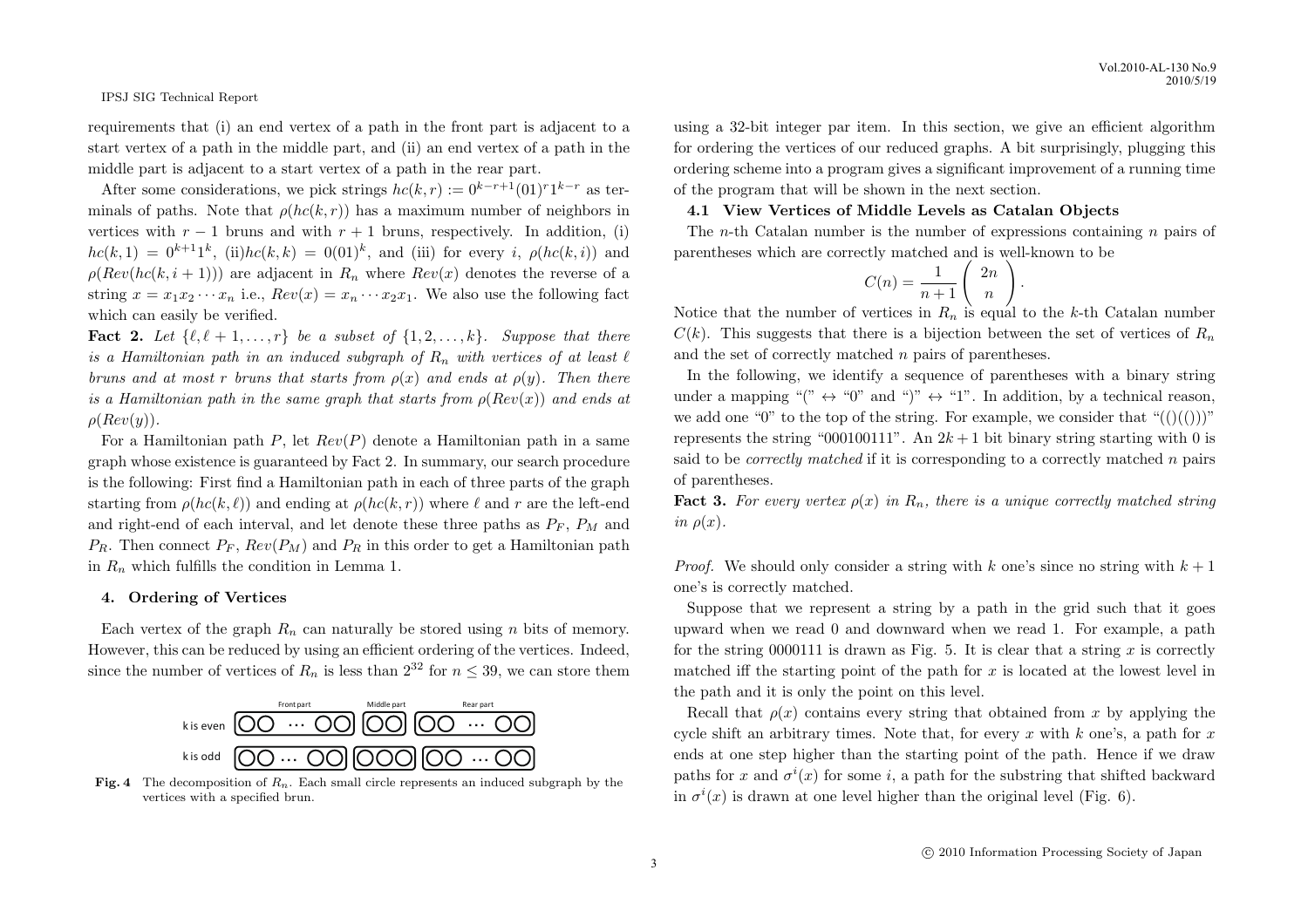Vol.2010-AL-130 No.9 2010/5/19

IPSJ SIG Technical Report



Fig. 5 A path for the string "0000111".



**Fig. 6** A path for  $x = 0110100$  (a) and for  $\sigma^5(x) = 0001101$  (b). A dotted line represents a path for the substring '01101' which goes backward by the cycle shift in (b).

By this observation, it is easy to see that a correctly matched string in  $\rho(x)$ can be obtained by (i) draw a path for *x*, and pick the rightmost point among all points on the lowest level of the path, and (ii) shift *x* so that this point becomes the top of the resulting string.

It is also easy to see that every other string in  $\rho(x)$  is not correctly matched. This guarantees the uniqueness and hence completes the proof.  $\Box$ 

By this fact, there is a bijection from the set of vertices in  $R_n$  to the Catalan objects, i.e., the vertices in  $R_n$  are uniquely mapped to integers  $\{0, 1, \ldots, C(k)$ 1*}*.

### **4.2 Lexicographical Ordering for Catalan Objects**

In our programs, we number vertices  $\rho(x)$  in  $R_n$  according to the lexicographical ordering (starting from 0) of a correctly matched string in  $\rho(x)$ .

Obviously, the ordering of a string *x* is equal to the number of strings lexico-



**Fig. 7**  $C_w(k, p)$  is equal to the number of left-right paths in the grid.

graphically smaller than *x*. Hence if we can count the number of strings smaller than  $\tilde{x}$  for a given prefix  $\tilde{x}$ , then the ordering of x can easily be computed. For example, the ordering of the string 0010101 in a set  $S \subseteq \{0,1\}^7$  can be computed as the sum of the numbers of strings in *S* starting from 000, 00100 and 0010100. Let  $P_\ell \subseteq \{0,1\}^{2\ell+1}$  be the set of correctly matched strings of length  $2\ell+1$ .

For a prefix  $\tilde{x} \in \{0,1\}^t$  with  $t \leq 2\ell + 1$ , the number of strings in  $P_\ell$  starting with  $\tilde{x}$  is shown to be

$$
C_w(k,p) = \frac{p+1}{k+1} \left( \begin{array}{c} 2k-p \\ k-p \end{array} \right),\tag{1}
$$

where  $p = \sharp_0(\tilde{x}) - \sharp_1(\tilde{x}) - 1$  and  $k = \ell - \sharp_1(\tilde{x})$ . Here we denote the number of 0's and 1's in  $\tilde{x}$  by  $\sharp_0(\tilde{x})$  and  $\sharp_1(\tilde{x})$ , respectively. Intuitively, *p* denotes the height of the end point of a path for ˜*x* and *k* denotes the number of "remaining" one's in a string (see Fig. 7). Note that these numbers are known as the Catalan Triangle (see e.g., the sequence A009766 of<sup>7)</sup>). Using Eq. (1), we can calculate the lexicographical ordering of a vertex  $\rho(x)$  efficiently. For example, the ordering of  $\rho(0010101)$  is given by  $C_w(3,2) + C_w(2,2) + C_w(1,2) = 3 + 1 + 0 = 4$ .

## **4.3 Runs and Narayana Numbers**

Since we decompose the graph  $R_n$  into smaller parts, it is desirable to give an efficient ordering algorithm for the set of vertices of these decomposed graphs. By a similar argument to that in Section 4.1, the number of vertices of  $R_n$  with *r* bruns is shown to be

$$
N(k,r) = \frac{1}{k} \begin{pmatrix} k \\ r \end{pmatrix} \begin{pmatrix} k \\ r-1 \end{pmatrix},
$$

which is known as the Narayana numbers.  $N(k, r)$  is the number of correctly matched  $k$  pairs of parentheses that contains the subsequence " $()$ " exactly  $r$  times. Note that the Catalan numbers are represented by the sum of the Narayana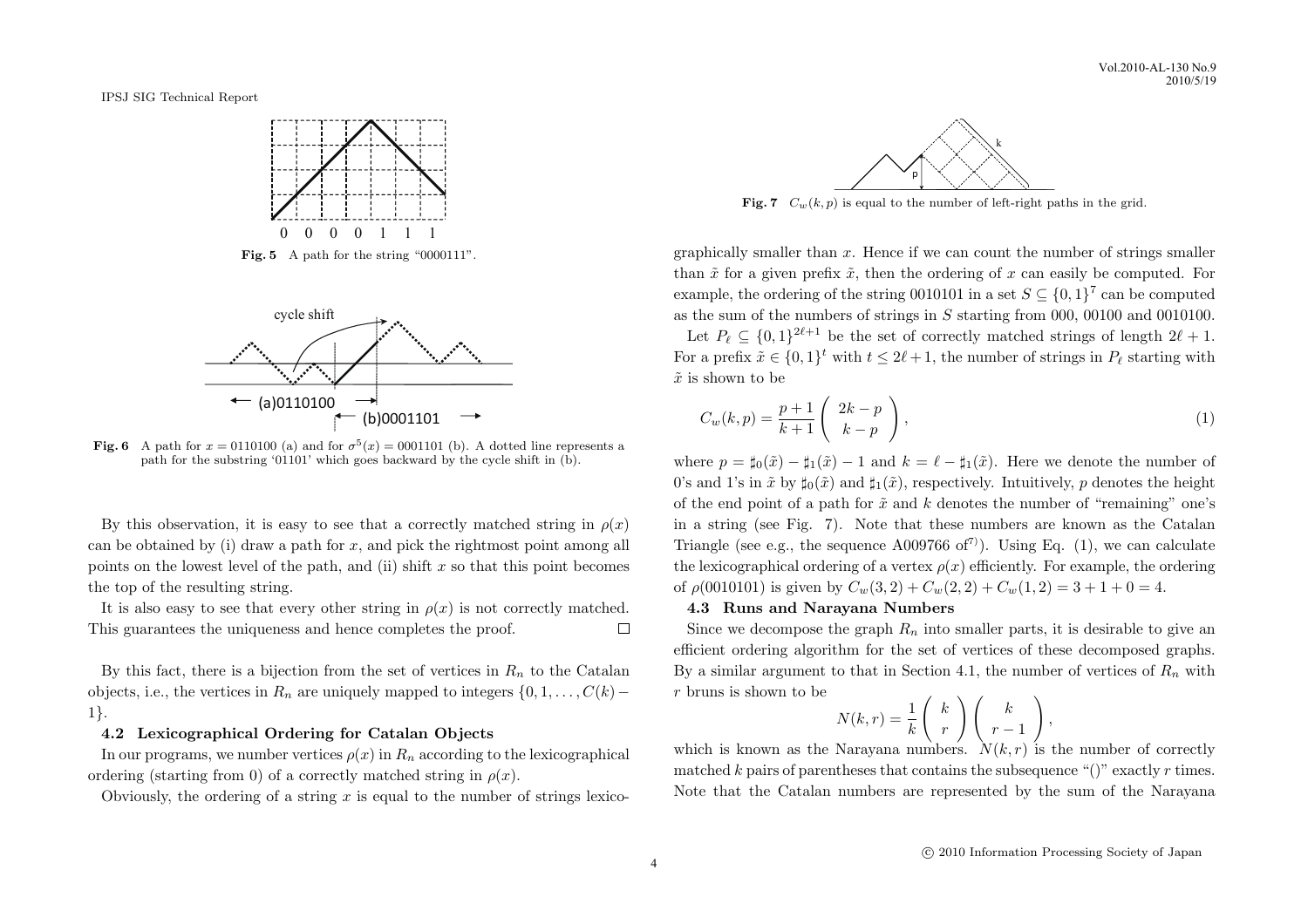numbers, i.e.,

$$
C(k) = \sum_{i=1}^{k} N(k, i).
$$

It is also shown that the lexicographical ordering of a string *x* in the set of correctly matched strings with *r* bruns can be efficiently computed using the following formula: ) ( *<sup>k</sup>*

$$
N_w(k, p, r) = \frac{k + (p - 1)(r - 1)}{k(k - p - r + 1)} \begin{pmatrix} k - p \\ r \end{pmatrix} \begin{pmatrix} k \\ r - 1 \end{pmatrix},
$$

that represents the number of correctly matched strings of which the meanings of  $p$  and  $k$  are the same as in Eq. (1) and  $r$  denotes the 'remaining' number of the subsequence "()". A detailed discussion on how to compute the ordering for such Narayana objects will be appeared in the full version of this note.

## **5. Computational Results**

We develop a program for finding a Hamiltonian path for decomposed graphs based on the algorithm proposed by Shields et al.<sup>5)</sup> in which we represent the vertices of graphs by the ordering described in Section 4. Using this program, we have succeeded to find a desired Hamiltonian path for every three parts, i.e., the front, middle, rear parts of  $R_n$  for every  $8 \leq k \leq 19$ , which shows the Hamiltonicity of the middle levels graphs for  $k \leq 19$ . Note that, for smaller values of *k*, our decomposition schema would not work.

The computational results are summarized in Table 1. Our program is executed on a PC with an Intel Xeon processor of 2*.*26 GHz and 24 GB of memory available. Note that the maximum memory used in our experiments was about 23 GB. We show the elapsed time in seconds, and the case that takes less than 1 second is shown as 0.

The second column shows the elapsed time of a base program to find a path in the entire graph  $R_n$ . In a base program, we don't use our ordering scheme and vertices are stored as *n*-bit strings. The third column shows the longest elapsed time of a base program for finding a path in each of three decomposed graphs. The fourth column shows the elapsed time of a program with the ordering technique for the entire graph  $R_n$ . The later columns show the elapsed time of a program in which both techniques, i.e., the decomposition described in Section

3 and the ordering described in Section 4.3 are included.

**Table 1** Running time to find a Hamiltonian cycle in the middle levels graph

| k  | Base     | w/Decomp. | $w/O$ rdering | $w/Decomp.+Ordering$ |              |              |                      |
|----|----------|-----------|---------------|----------------------|--------------|--------------|----------------------|
|    |          |           |               | Front                | Middle       | Rear         | Max                  |
| 8  | $\Omega$ | $\Omega$  |               | $\Omega$             | 0            |              |                      |
| 9  | 0        |           |               | $\Omega$             |              |              |                      |
| 10 | 0        |           |               |                      |              |              |                      |
| 11 |          |           |               |                      |              |              |                      |
| 12 |          | 5         | 6             | 2                    |              |              | 4                    |
| 13 | 51       | 45        | 30            | 2                    | 22           | 3            | 22                   |
| 14 | 542      | 290       | 182           | 40                   | 71           | 26           | 71                   |
| 15 | 7,657    | 3,003     | 1,984         | 133                  | 477          | 83           | 477                  |
| 16 | 88,795   | 29,948    | 17,130        | 3,143                | 2,762        | 1,785        | 3,143                |
| 17 |          | 542,821   | 195,330       | 15,226               | 25,329       | 6,410        | 25,329               |
| 18 |          |           |               | 627,204              | 511,342      | 359,015      | 627,204              |
| 19 |          |           |               | $\sim$ 4.85M         | $\sim 7.01M$ | $\sim 2.33M$ | $\sim 7.01M$         |
|    |          |           |               | $(56.1 \text{days})$ | (81.1davs)   | (26.9davs)   | $(81.1 \text{days})$ |

A bit surprisingly, introducing the ordering into a search program gives a significant improvement of the running time. The combination of our two techniques reduces the running time by a factor of about 30 when  $k = 16$ . For  $k = 19$ , the number of vertices of the front, middle and rear parts of the graph is 291*,* 580*,* 993, 1*,* 184*,* 101*,* 205 and 291*,* 580*,* 993, respectively. Notice that the running time (per one vertex) is the longest for the front part of the graph. This suggests that finding a Hamiltonian path is harder for a graph consisting of vertices with smaller number of runs than that with larger number of runs.

The source codes of the programs we used as well as some additional data are available on the web page<sup>6)</sup>.

## **References**

- 1) M.Buck and D.Wiedermann, *Gray Codes with Restricted Density*, Disc. Math., 48, 163–171 (1984)
- 2) J.R. Johnson, *Long Cycles in the Middle Two Layers of the Discrete Cube*, J.Combin. Theory Ser. A 105 (2), 255–271 (2004)
- 3) D.E.Knuth, *The Art of Computer Programming Volume 4, Fascicle 3*, Addison-Wesley Pub (2005)
- 4) I.Shields and B.J.Shields and C.D.Savage, *An Update on the Middle Levels Prob-*